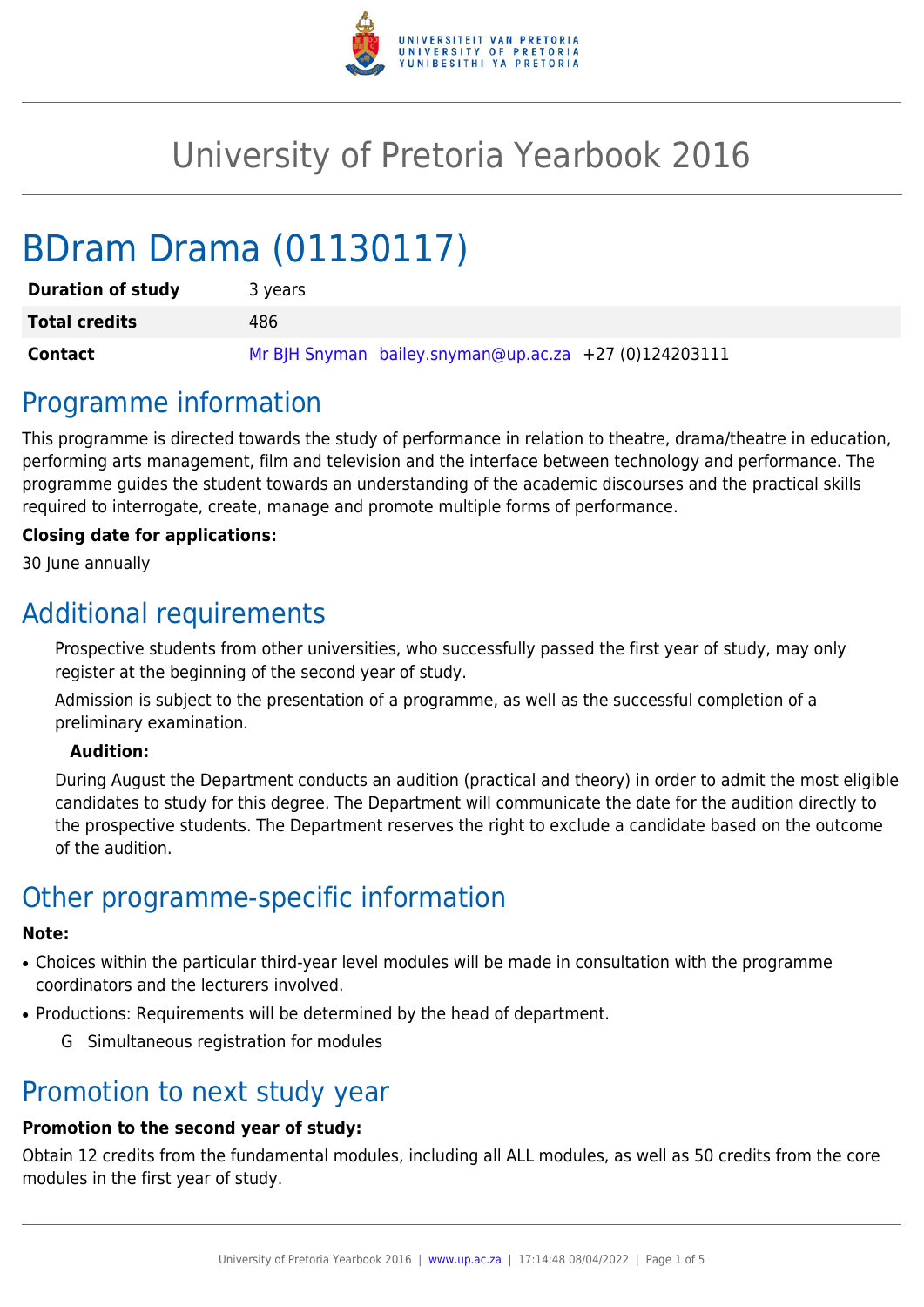

#### **Promotion to the third year of study:**

Obtain all first-year credits as well as 90 credits from the second year.

Any deviation from these requirements may only be done subject to the approval of the Dean, on the recommendation of the head of department.

# Pass with distinction

A student must obtain an average of at least 75% in all the theoretical modules at, as well as 75% in the TNP praxis module at third-year level.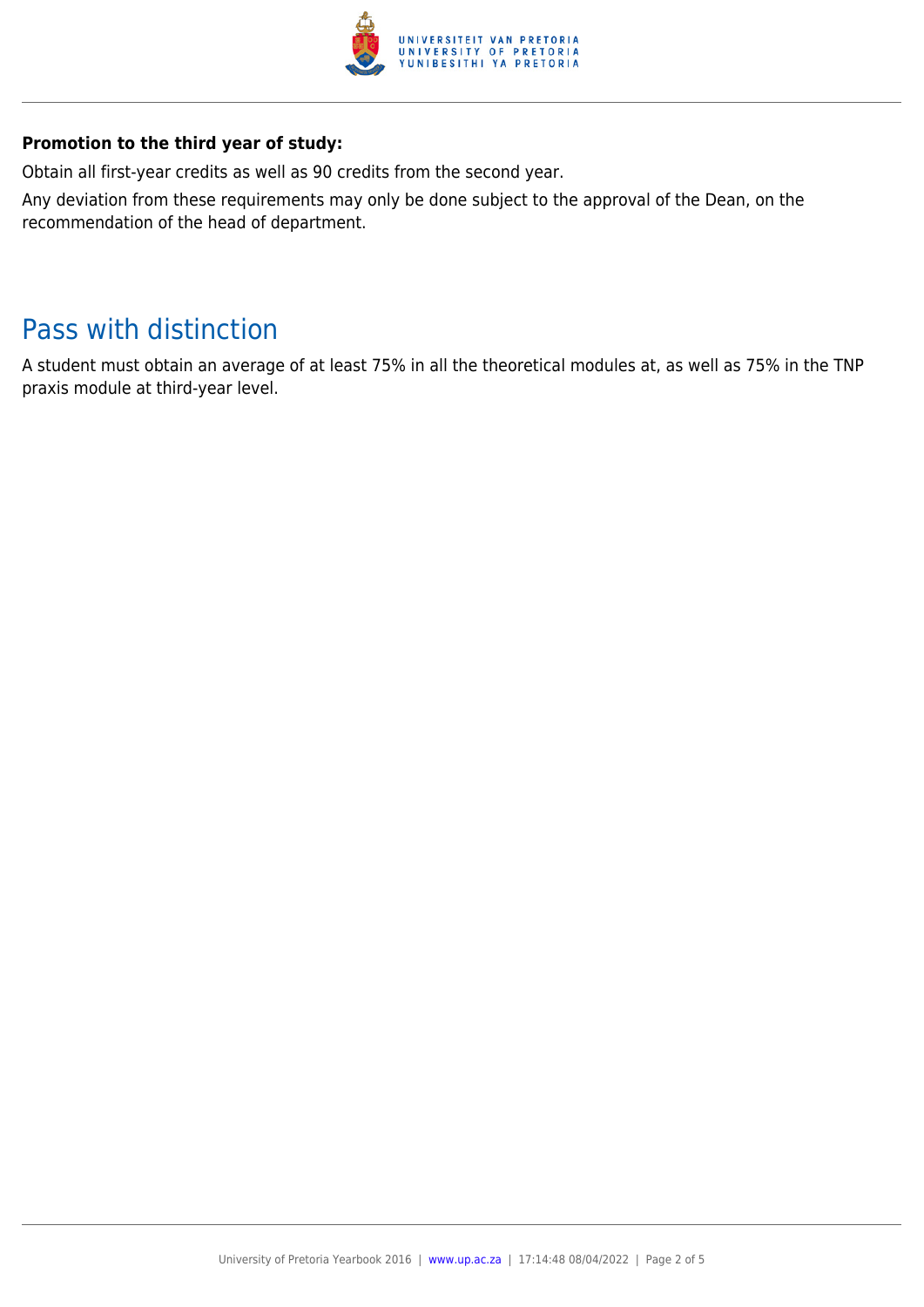

## Curriculum: Year 1

**Minimum credits: 98**

### **Fundamental modules**

[Academic information management 101](https://www.up.ac.za/faculty-of-education/yearbooks/2016/modules/view/AIM 101) (AIM 101) - Credits: 6.00 [Academic information management 111](https://www.up.ac.za/faculty-of-education/yearbooks/2016/modules/view/AIM 111) (AIM 111) - Credits: 4.00 [Academic information management 121](https://www.up.ac.za/faculty-of-education/yearbooks/2016/modules/view/AIM 121) (AIM 121) - Credits: 4.00 [Academic literacy 110](https://www.up.ac.za/faculty-of-education/yearbooks/2016/modules/view/ALL 110) (ALL 110) - Credits: 6.00 [Academic literacy for Humanities 125](https://www.up.ac.za/faculty-of-education/yearbooks/2016/modules/view/ALL 125) (ALL 125) - Credits: 6.00 [Academic orientation 101](https://www.up.ac.za/faculty-of-education/yearbooks/2016/modules/view/UPO 101) (UPO 101) - Credits: 0.00

### **Core modules**

[Drama and film studies 110](https://www.up.ac.za/faculty-of-education/yearbooks/2016/modules/view/DFK 110) (DFK 110) - Credits: 10.00 [Drama and film studies 120](https://www.up.ac.za/faculty-of-education/yearbooks/2016/modules/view/DFK 120) (DFK 120) - Credits: 10.00 [Performance studies:Praxis 110](https://www.up.ac.za/faculty-of-education/yearbooks/2016/modules/view/TNP 110) (TNP 110) - Credits: 20.00 [Live and digital performance studies 111](https://www.up.ac.za/faculty-of-education/yearbooks/2016/modules/view/SBT 111) (SBT 111) - Credits: 10.00 [Live and digital performance studies 122](https://www.up.ac.za/faculty-of-education/yearbooks/2016/modules/view/SBT 122) (SBT 122) - Credits: 10.00 [Theatre studies: Theory 111](https://www.up.ac.za/faculty-of-education/yearbooks/2016/modules/view/TNT 111) (TNT 111) - Credits: 10.00 [Theatre studies: Theory 122](https://www.up.ac.za/faculty-of-education/yearbooks/2016/modules/view/TNT 122) (TNT 122) - Credits: 10.00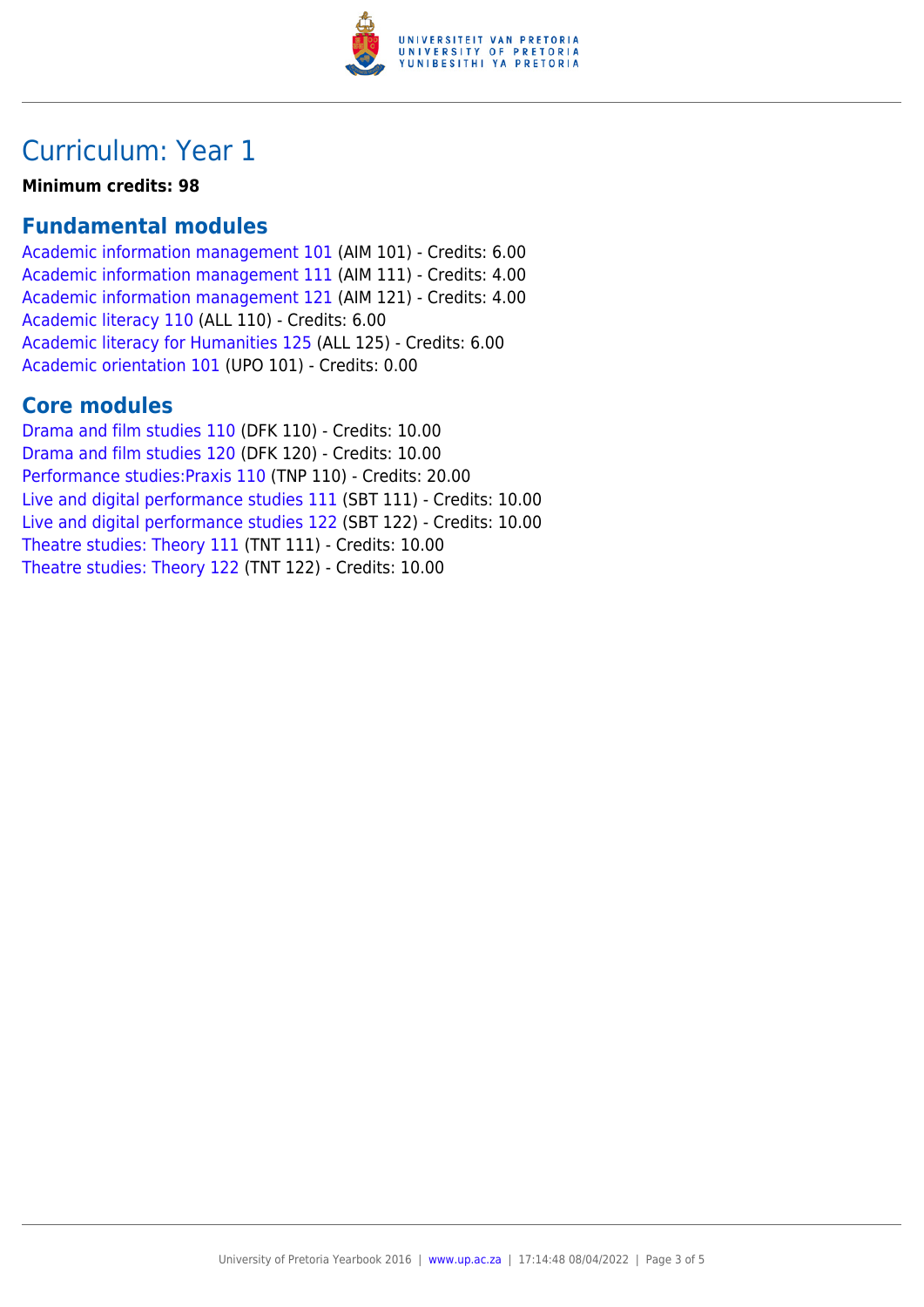

# Curriculum: Year 2

#### **Minimum credits: 120**

### **Core modules**

[Drama and film studies 210](https://www.up.ac.za/faculty-of-education/yearbooks/2016/modules/view/DFK 210) (DFK 210) - Credits: 20.00 [Drama and film studies 220](https://www.up.ac.za/faculty-of-education/yearbooks/2016/modules/view/DFK 220) (DFK 220) - Credits: 20.00